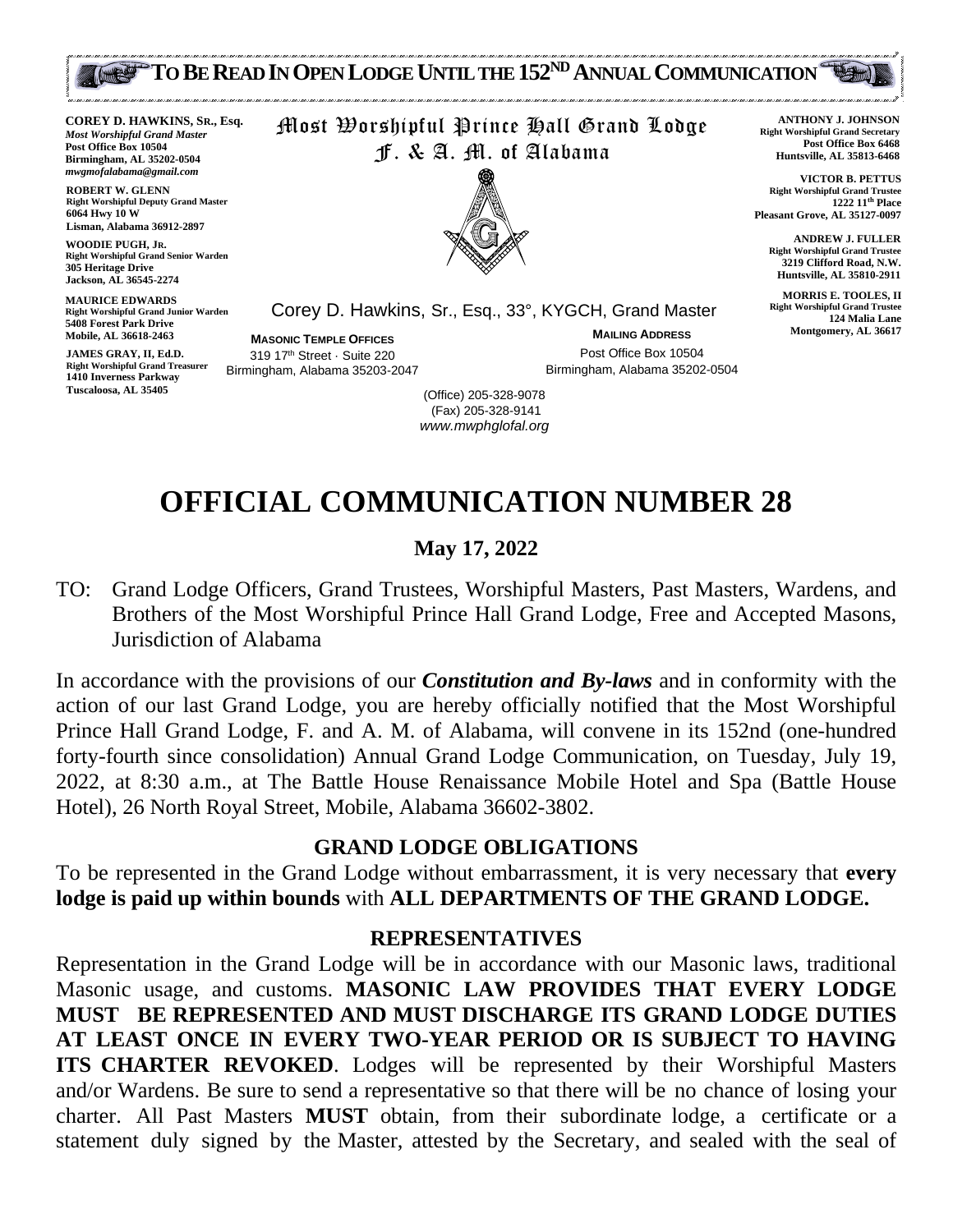the lodge, showing that they are in good standing with their subordinate lodges as of June 30, 2022. Reasonable proof may be requested as to Past Master's status. The abovementioned certificate or statement filed with the Credentials Committee and proof of being current in all departments, including the temple renovation assessment, will entitle Past Masters to seats in the Grand Lodge. The June report of lodges to the Grand Secretary will be sufficient credentials for the representatives of the various subordinate lodges. However, all representatives will register with the Credentials Committee. At registration, representatives will receive an official badge, which will admit them to be seated in the Grand Lodge. The Credentials Committee will be stationed in The Battle House Hotel. **Reminder: Lodges must be current in its tax payments and all Brothers must be current in all payments owed to the Grand Lodge, including the building renovation assessment, in order to be seated in the Grand Lodge Session. This will be strictly enforced.**

### **PUBLIC PROGRAMS**

The Welcome and Awards Program will be held on Monday, July 18, 2022, at the Renaissance Mobile Riverview Plaza Hotel (Riverview Plaza Hotel) in Mobile, Alabama, at 6:00 p.m. We will utilize this time to welcome our guests and to award deserving brothers who have made outstanding contributions to the organization over the past year. The local committee is planning an excellent Welcome and Awards Program, and all Master Masons are requested to be in Mobile in time to attend the program.

The Lodge of Sorrow will be held on Tuesday evening, July 19, 2022, beginning at 7:00 p.m., at the Riverview Plaza Hotel, in Mobile, Alabama. Every Master Mason is expected to attend.

### **MASONIC CLOTHES**

All representatives, officers, and brothers **must bring black or dark blue suits, white shirts, black tie, white aprons and white gloves**. Each must be properly clothed in accordance with the *Authorized Regalia Guide and Dress Code Specifications* to enter the Grand Lodge Session and the Lodge of Sorrow. **This requirement will be strictly enforced**.

### **DAILY DEVOTIONS**

No man should ever enter upon any great and important undertaking without first invoking the blessing of Deity. Because our Annual Communication is such a great and important undertaking we will engage in daily devotions at 8:00 a.m. on Tuesday and Wednesday mornings until the sound of the gavel at 8:30 a.m. *Give unto the Lord the glory due unto his name; worship the Lord in the beauty of holiness. Psalm 29:2*

### **ACCOMMODATIONS**

The host hotel for our Annual Communication is currently booked. We have made accommodations at the Holiday Inn Downtown Historic Mobile District (Holiday Inn), located at 301 Government Street, Mobile, AL 36602 and The Admiral, a Wyndham Hotel, located at 251 Government Street, Mobile, AL 36602. Please make your reservations as soon as possible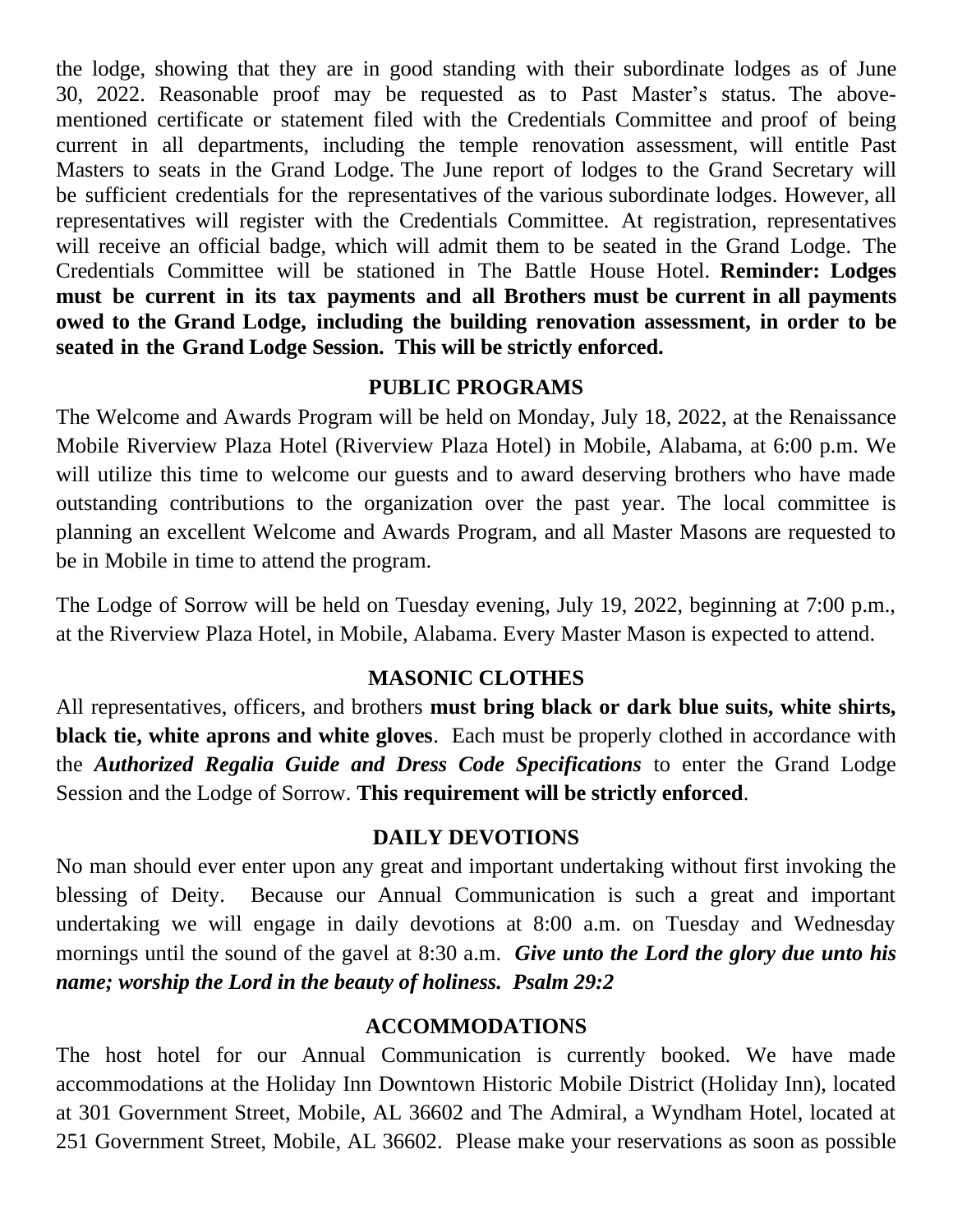by calling the Holiday Inn at **1-251-694-0100** or The Admiral at **1-251-432-8000**. Ask for the **MOST WORSHIPFUL PRINCE HALL FREE and ACCEPTED MASONS ROOM BLOCK**.

### **COVID SAFETY PROTOCOLS**

The Grand Lodge is fully aware; and takes seriously the dangers involving exposure to the COVID-19 virus and its several variants. The protection and safety of our members is our top priority. In order to attend the Annual Grand Lodge Communication, the following are required:

- A face mask must be worn at all times.
- A vaccination card showing full vaccination status against COVID-19 (at least two weeks after final dose), **OR**
- Negative COVID-19 test result administered by a medical professional and taken within 72 hours of registration at this year's session.
- Complete a copy of the COVID-19 Liability Waiver and Statement of Understanding
- A wristband will be issued daily to each member who has successfully passed the temperature check. **NO WRISTBAND, NO ENTRY!**
- Temperature checks will be required anytime you leave and return to any of the designated meeting rooms.Temperature checks may also be rendered throughout the session or as directed by yours truly.
- Social distancing is required.

# **MASONIC WORKSHOPS**

Masonic workshops for all Worshipful Masters, Secretaries, Treasurers, Wardens, other lodge officers, and any member who wishes to participate will be conducted on Monday, July 18, 2022, at 3:00 p.m., in The Battle House Hotel, in Mobile, Alabama. These workshops provide valuable information which will be helpful to all members.

# **FIFTY-YEAR MEMBERSHIP PINS & CERTIFICATES**

Over the past number of years, the Grand Lodge has presented those members who have served this organization continuously for 50 years or more with a 50-year lapel pin and certificate. Worshipful Masters please submit to the Grand Lodge or bring with you to our Annual Communication the names of those brothers who are eligible who have not already been given a 50-year pin and certificate. Only one pin and certificate are to be given to each 50-year member.

# **WORSHIPFUL MASTER'S CERTIFICATION & PAST MASTER'S DEGREE**

All newly elected Masters are required and are hereby instructed to be at the Grand Lodge Session, without exception. A mandatory Worshipful Master's Certification Seminar will take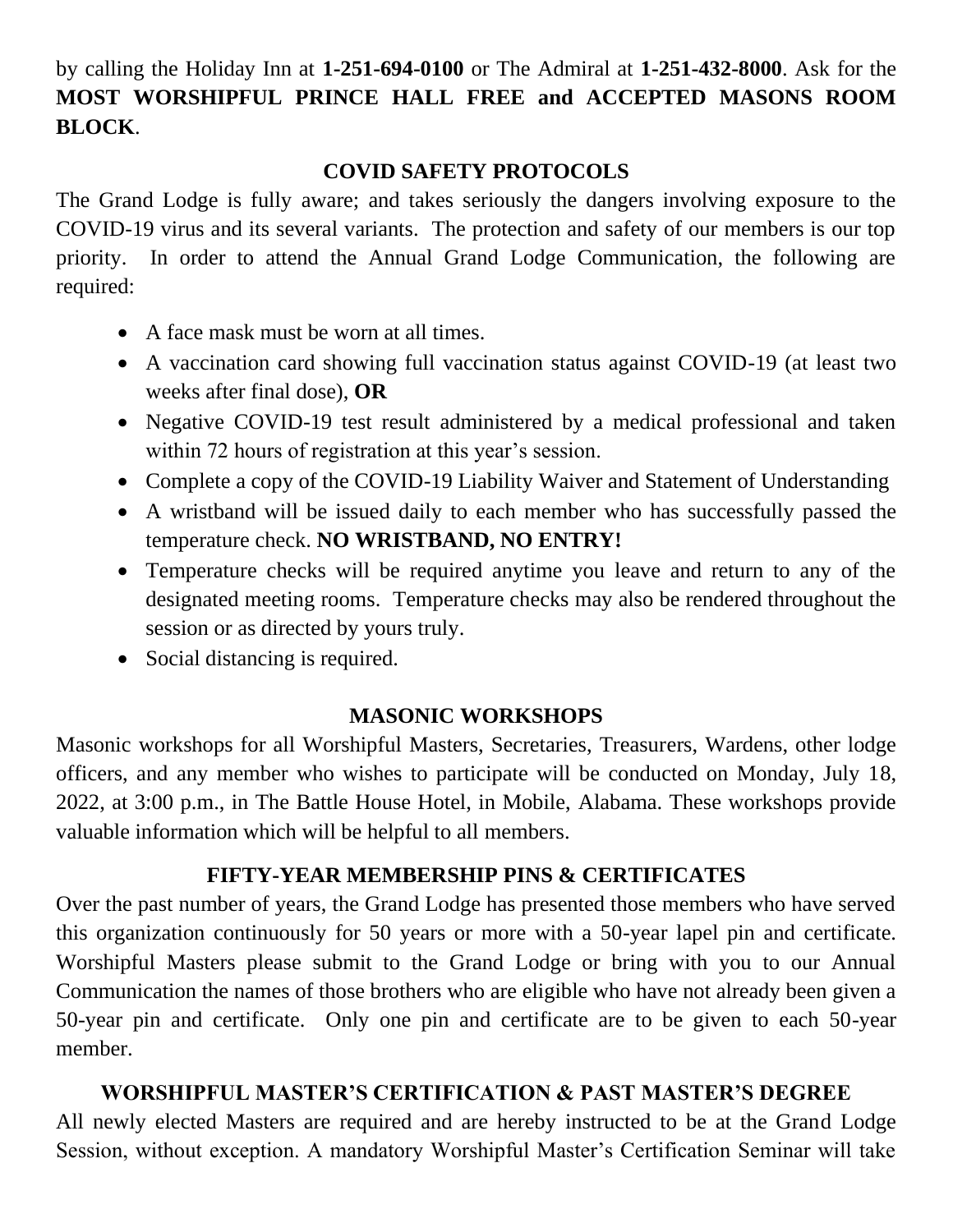place on Monday, July 18, 2022, at 8:00 a.m., in the Moonlight Ballrooms of The Battle House Hotel, in Mobile, Alabama. Sign-in for the seminar will begin promptly at 7:00 a.m. In an effort to expedite the sign-in process a pre-registration form will be sent to all lodges by their Grand District Deputies via email for all newly elected Worshipful Masters and brothers that plan to attend the certification to fill out and submit. For those brothers that are pre-registered you will only need to show your membership card to check-in for the certification. **Again, this certification is mandatory for newly elected Masters. All currently seated Masters are encouraged to attend the Worshipful Master's Certification Seminar, as well. If a newly elected Master does not attend the workshop in full, he will not be admitted into the passing and will not be allowed to serve as Worshipful Master of his lodge. All Grand District Deputies are instructed to hold new elections or place the most recent Past Master back in the seat**. The passing will be conducted on Wednesday, July 20, 2022, at 5:00 a.m. The Degree of Passing will only take place at the Grand Lodge Session.

**The Committee on Passing wishes to remind all newly elected Masters of the \$30.00 fee, payable by CHECK OR MONEY ORDER, that is required for The Degree of Passing, with no exceptions**.

### **MASONIC COLLEGE & TESTING**

The Most Worshipful Prince Hall Grand Lodge of Alabama has implemented a Masonic College (Alabama School of Masonry). The college can be accessed via our website at [www.mwphglofal.org.](www.mwphglofal.org) To enter the Masonic College, you must type in the password Tests for the various modules will only be given at our Annual Grand Lodge Communications. The college consists of the Bronze, Silver, Gold and Platinum levels. A minimum score of 90 on each exam is required to move to the next level. Those who complete each level will be awarded a certificate and a token of achievement. Testing will take place on Monday, July 18, 2022, at 2:00 p.m. in The Battle House Hotel. Brothers must bring their own laptops, iPads, tablets, etc. to take the tests. The Grand Lodge is not responsible for your electronic devices. The cost to test per level is \$10.00 per brother.

### **GRAND LODGE OF ALABAMA CHOIR**

The Grand Lodge of Alabama Choir has become a staple in our Annual Communications. Dr. Marxlyn David, Grand Musician, has done a magnificent job. In an effort to increase our choir membership we are soliciting the participation of more brothers. For those brothers who are interested, we ask that you please join our choir. If you intend on participating in the choir, please send your name and email address to [marxlyndavid@att.net](marxlyndavid@att.net%20) so that the Grand Musician will be able to send you the links of the songs to learn for the service. Rehearsal will be held on Monday, July 18, 2022, at 1:00 p.m., in Oakleigh Garden of The Battle House Hotel, in Mobile, Alabama.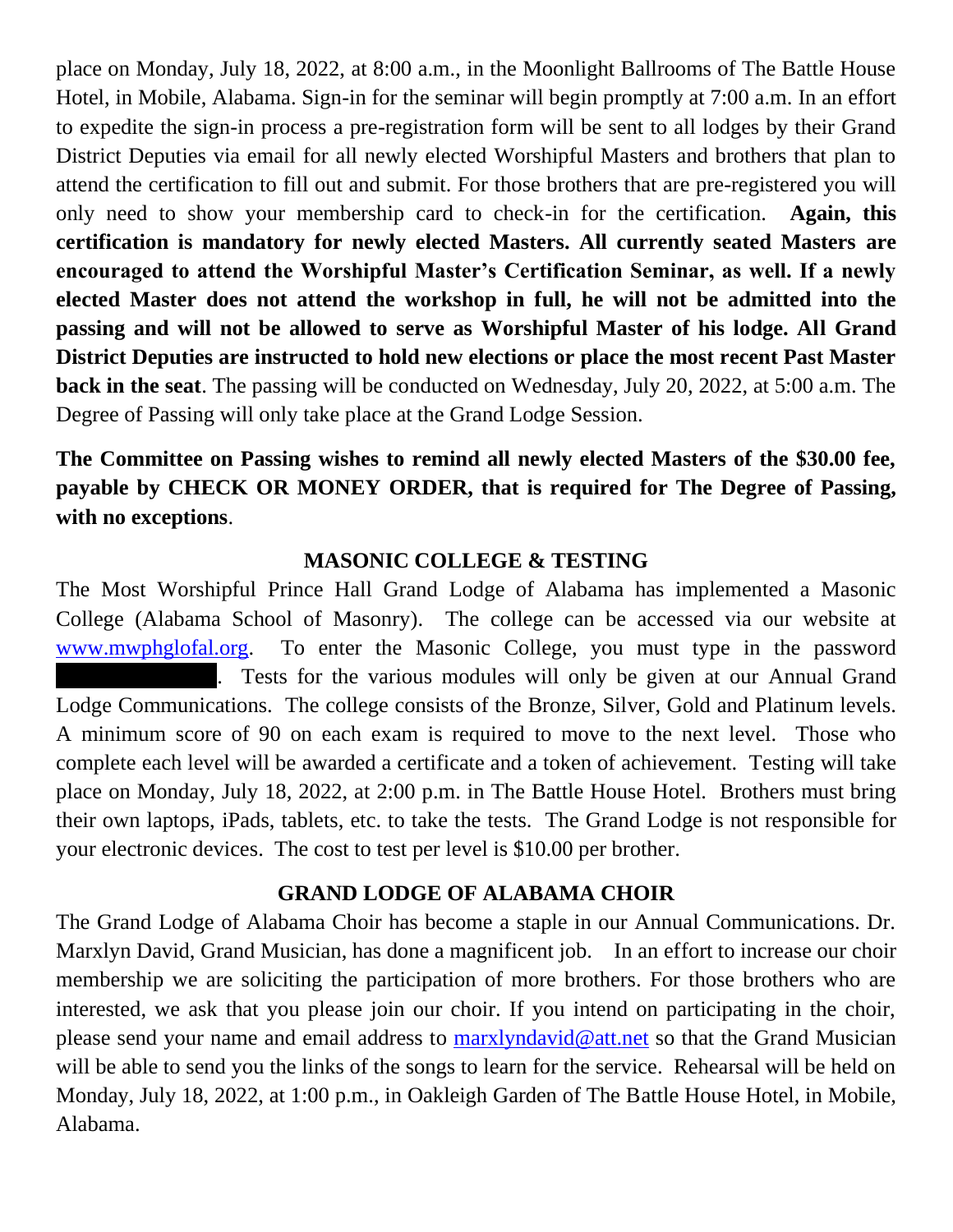#### **VETERAN AFFAIRS WORKSHOP**

The Alabama Department of Veteran Affairs will have a representative available at our Annual Communication on Monday, July 18, 2022, at 10:00 a.m. Ms. Jaclyn Campione or a designated representative along with the Committee on Military and Veteran Affairs will conduct a onehour workshop for Military Veterans of the Grand Lodge. Members are encouraged to attend and ask questions concerning health, education, burial, claim benefits or any questions pertaining to benefits for veterans living in Alabama. Ms. Jaclyn Campione currently serves as the Veteran Service Officer (VSO) for Mobile County, Alabama. We are fortunate to have her come and share valuable information pertaining to military veterans living in Alabama.

### **PROSPECTS**

Everything points to another harmonious and successful Grand Lodge Session. This year's session is projected to be more largely attended than on last year. Every lodge is reminded to do its full Masonic duty by sending its Worshipful Master or its Senior Warden or Junior Warden to represent each lodge at this session. However, the lodge must be current in its taxes and the brother current with all departments. Remember, **MASONIC LAW PROVIDES THAT EVERY LODGE MUST BE REPRESENTED AND MUST DISCHARGE ITS GRAND LODGE DUTIES AT LEAST ONCE IN EVERY TWO-YEAR PERIOD OR IS SUBJECT TO HAVING ITS CHARTER REVOKED**. Be sure to send a representative so that there will be no chance of losing your charter. Every worthy Worshipful Master deserves the honor of an annual trip to the Grand Lodge Session with all expenses paid and a reasonable per diem for his time. Every financial brother has the right to attend and should attend the Annual Grand Lodge Session.

### **VIRTUAL REGIONAL MEETINGS**

Our Virtual Regional Meetings were very successful this year. Attendance was very good. Valuable information was disseminated in each meeting followed by a question-and-answer period. Commendations are extended to all Grand District Deputies and thanks to all the brothers for their virtual participation. Special thanks are extended to the Grand Lodge Officers for all of their assistance and participation.

**GRAND LODGE TAX AND ENDOWMENT DUES REPORTS PLEASE BE REMINDED THAT IT IS VERY IMPORTANT THAT EACH LODGE SEND ITS GRAND LODGE TAX TO THE GRAND SECRETARY BY DECEMBER 1ST AND BY MAY 30TH**. All Worshipful Masters of all lodges are requested to send all Grand Lodge taxes to R. W. Anthony J. Johnson, Grand Secretary, Post Office Box 6468, Huntsville, Alabama 35813-6468, as soon as possible—**BUT NOT LATER THAN JUNE 15th of each year**.